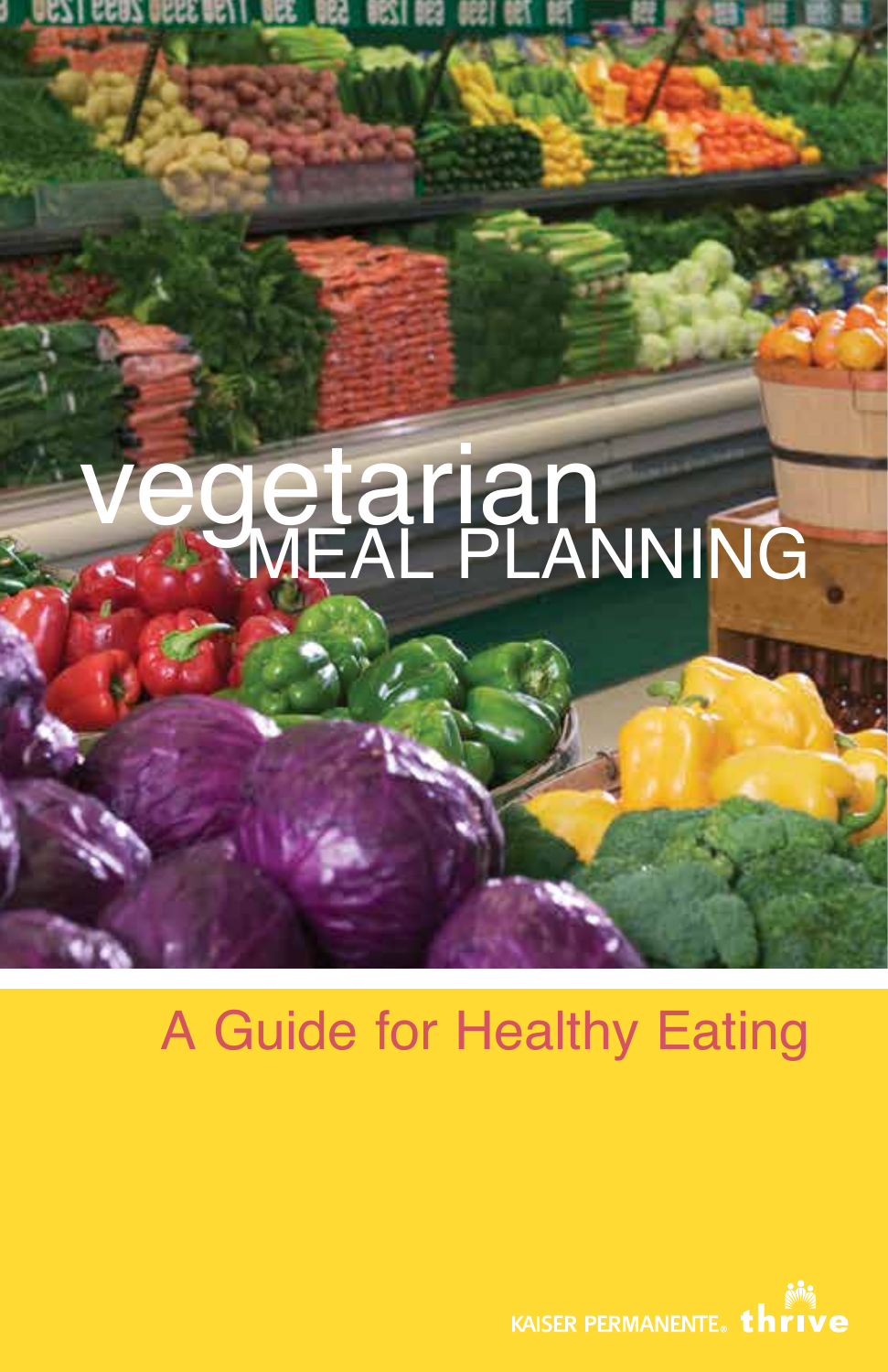| <b>What is a vegetarian diet?</b>                                    | 1  |
|----------------------------------------------------------------------|----|
| <b>DEFINITIONS</b>                                                   |    |
| <b>HEALTH BENEFITS OF VEGETARIAN EATING</b>                          |    |
| <b>Nutrition guidelines for vegetarians</b>                          | 2  |
| <b>LACTO-VEGETARIAN</b><br>$\alpha$ r<br><b>LACTO-OVO VEGETARIAN</b> |    |
| <b>OVO-VEGETARIAN</b>                                                |    |
| <b>VEGAN (TOTAL VEGETARIAN)</b>                                      |    |
| <b>NUTRITIONAL NEEDS:</b><br><b>Considerations for vegetarians</b>   |    |
| <b>Food sources of important nutrients</b>                           | 5  |
| <b>Protein</b>                                                       | 6  |
| <b>Iron</b>                                                          | 8  |
| <b>Calcium</b>                                                       | 9  |
| <b>Vitamin D</b>                                                     | 10 |
| <b>Zinc</b>                                                          | 11 |
| <b>Vitamin B-12</b>                                                  | 12 |
| <b>Food Groups: A Daily Guide</b>                                    | 13 |
| <b>Resources for Vegetarian Meal Planning</b>                        | 16 |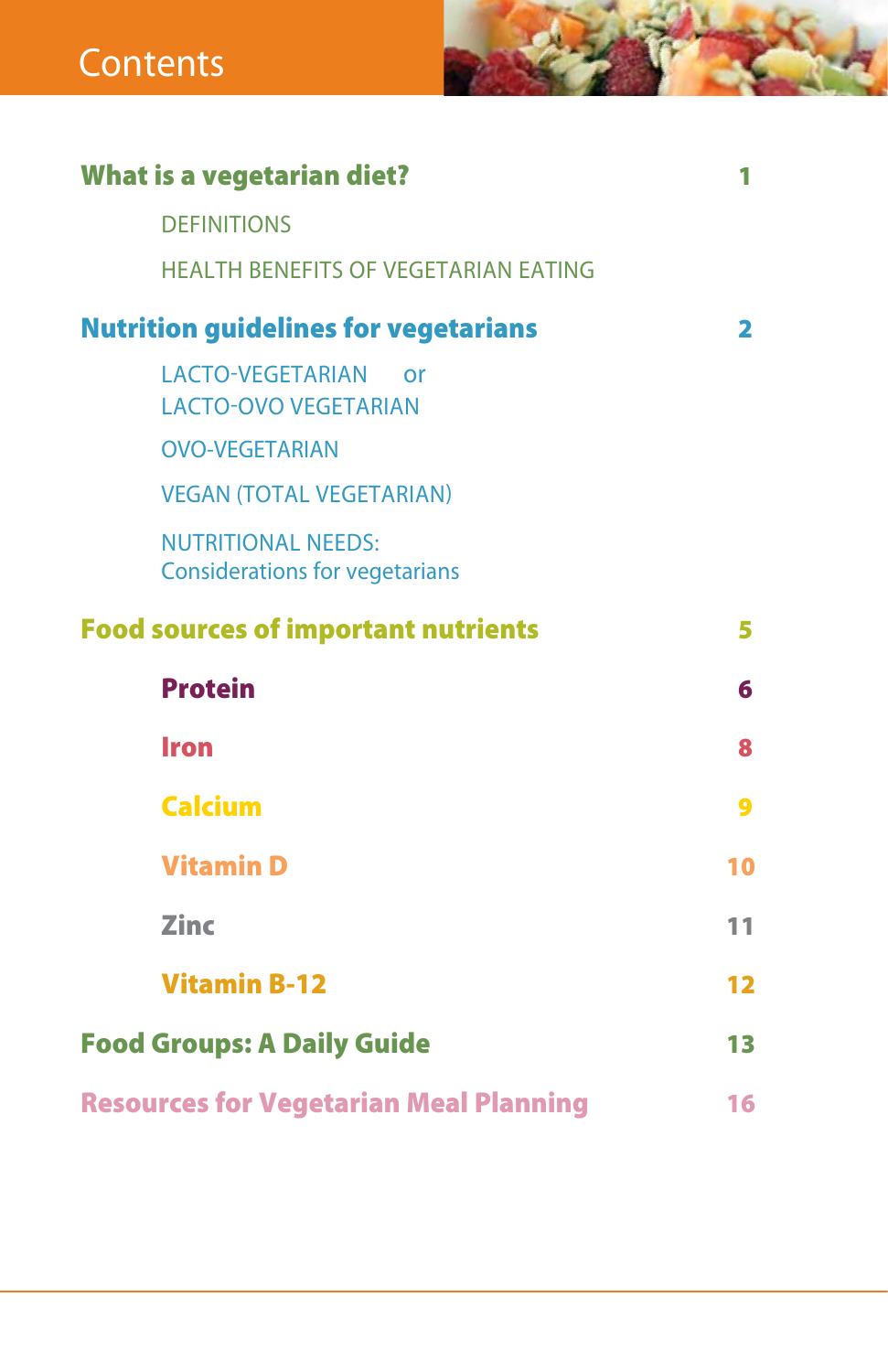A vegetarian diet is based on plant foods and contains no meat, poultry, or seafood. Some vegetarians include eggs and dairy products in their diets, while others do not. Whether you are switching to a vegetarian diet or simply want to eat meatless meals more often, vegetarian eating opens up a whole new world of foods and flavors – with benefits to your health, too.

Use this booklet to guide you through the benefits of vegetarian eating. You'll find nutritional recommendations for different types of vegetarian diets. There's also a list of resources to help you further explore this way of eating.

# **DEFINITIONS**

- Lacto-vegetarians eat dairy products (like milk, cheese, and yogurt) but avoid eggs, meat, seafood, and poultry.
- Ovo-vegetarians eat eggs but avoid dairy products, meat, sea-food, and poultry.
- Lacto-ovo vegetarians eat dairy products and eggs, but not meat, seafood or poultry.
- Vegans (or total vegetarians) avoid eating all animal products.

# **HEALTH BENEFITS OF VEGETARIAN EATING**

A healthful and nutritionally sound vegetarian diet is easy to achieve with a bit of education and planning. Some research studies have shown that vegetarians may have a lower rate of health problems such as heart disease, intestinal problems, and certain cancers, but more research is needed to confirm these findings. Vegetarian eating, along with other lifestyle choices such as maintaining a healthy body weight, getting regular physical activity, and not smoking may help lower your risks for these and other health problems.

Vegetarian diets can be low in saturated fat and cholesterol, and high in "good" kinds of fats (called monounsaturated and polyunsaturated fats). Compared to those who eat a typical Western diet (high in saturated fat, lacking in vegetables and fruits), vegetarians often consume more fiber and eat more servings of vegetables, fruits, whole grains and legumes each day – all of which are known to support better health.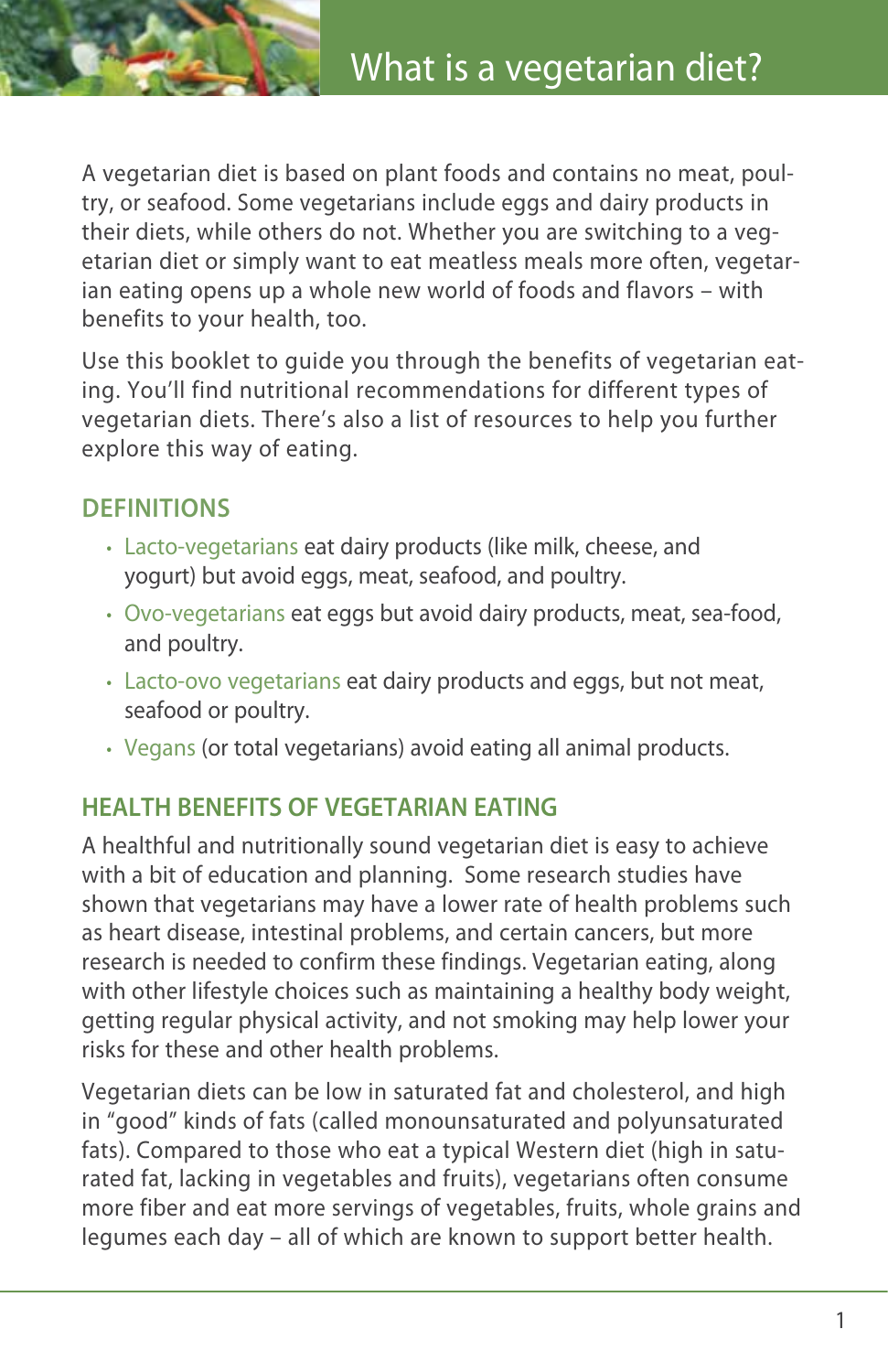# **LACTO-VEGETARIAN or LACTO-OVO VEGETARIAN**

If you choose to eat dairy products and eggs, it will probably be easier for you to get the protein, vitamins, and minerals that your body needs each day. However, you need to do more than simply eliminate meat from your diet to attain a healthy balance of nutrients. Read on for more details on how to meet your body's needs.

#### **OVO-VEGETARIAN**

If you choose to eat eggs but no dairy products or meat, it is important to incorporate foods into your diet that are rich in calcium and vitamin D. There are a variety of foods to choose from that supply these nutrients.

#### **VEGAN (TOTAL VEGETARIAN)**

In the typical Western diet, animal products are good sources of several essential nutrients such as calcium, iron, zinc, vitamin B-12, and vitamin D. With the absence of these animal products in your diet, it is very important to make informed choices and ensure that you are getting all of these nutrients from plant-based foods.

If you are transitioning to a vegetarian lifestyle, consider:

- Taking a daily multivitamin no more than 100% of the Recommended Daily Allowance (RDA) – to ensure that you are get-ting the right amounts of nutrients, vitamins, and minerals in your diet each day.
- Using the resources listed at the end of this document.
- Asking your health care provider for a referral to a Registered Dietitian (RD) at Kaiser Permanente for a more personalized nutrition assessment and advice on vegetarian meal planning.

### **NUTRITIONAL NEEDS: Considerations for vegetarians**

### **Protein**

Proteins are found in every living cell in our body. They are necessary to build and maintain bones, muscles, and skin. Proteins are chains of small molecules called amino acids. Some of these chains are constantly being broken down while new ones are strung together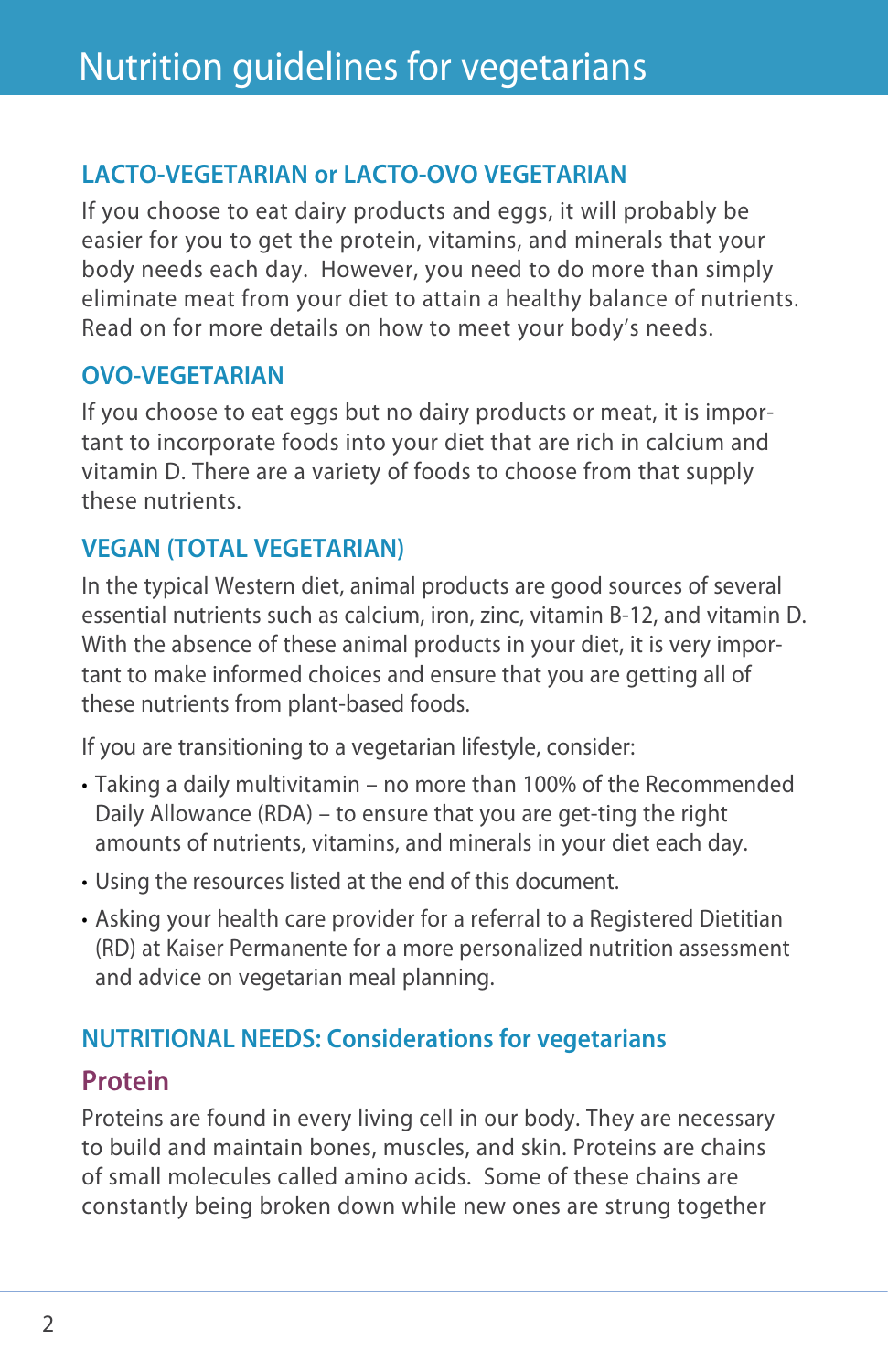to take their place. Your body can make some of these amino acid building blocks, but not all of them. The ones you can't make are called essential amino acids. Lean meat is considered a good source of protein because it has the full mixture of essential amino acids. As a vegetarian, there are many non-meat yet protein-rich foods to choose from. They include legumes (beans), nuts, soy products, meat substitutes, grains, seeds, and some vegetables.

In particular, vegetarians have to pay special attention to the protein in their diets. While animal proteins have all the essential amino acids, plant-based proteins can have low amounts or none at all. Plant proteins are called "incomplete," meaning they do not contain all of the amino acids you need in a single food. Vegetarians have to eat protein from several different sources to get all the different amino acids they need.

Eating certain foods together or on the same day will create a complete protein. For example, if you combine rice and beans together or peanut butter and bread together, you will get all the amino acids you need. This is because grains contain the amino acids that beans and nuts lack, and vice versa. One exception is quinoa (pronounced keen-wa), a grain-like food that contains all the essential amino acids which makes it an excellent choice for vegetarians. Eggs are also a good source of complete protein. People who don't eat eggs or dairy products need to be particularly careful to get all the essential amino acids they need.

#### **Iron**

Iron carries oxygen in the blood. It is important to plan your meals so that you get enough iron, especially for women. Your body will absorb more iron if you eat a food high in vitamin C along with ironcontaining foods. Because you don't absorb as much iron from plant foods as you would from red meat, an iron supplement may be a good idea. Eat plenty of dark leafy greens and iron-enriched grain and cereal products to make sure you get enough iron each day. Ask your health care provider if he or she recommends an iron supplement for you. Or request a referral to a Registered Dietitian for a more detailed nutritional assessment and to find out your specific needs.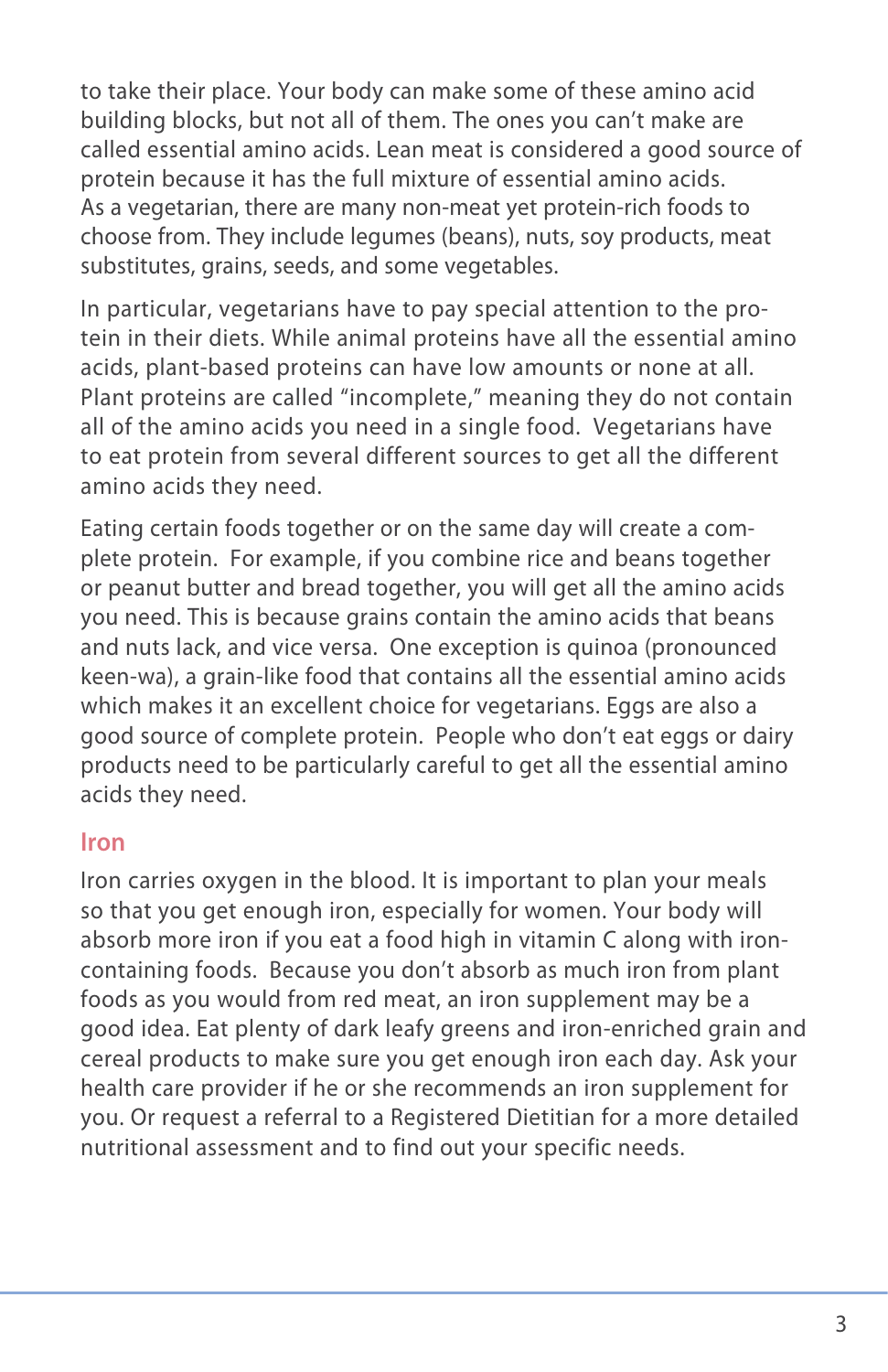# **Calcium**

Calcium helps form bones and teeth and makes them resistant to breaks and decay. It is also important for muscle contraction, blood clotting, and sending nerve impulses. Lacto-vegetarians can get calcium by eating dairy products such as milk, cheese and yogurt. Ovovegetarians can get the recommended daily calcium intake by taking a multi-vitamin or eating additional servings of calcium-enriched foods. For example, calcium-fortified non-dairy milks, cereals, and juices are good sources of calcium. Other foods like sesame seeds, broccoli, dark leafy greens, and tofu made with calcium sulfate (check the food label) can also provide calcium in your diet.

## **Vitamin D**

Vitamin D helps form and maintain strong bones, and helps ensure that our blood has adequate calcium levels. The most common source of vitamin D in the typical Western diet is vitamin D-fortified milk. Our bodies also make some vitamin D when our skin is exposed to the sun, but many of us living in the United States do not produce enough vitamin D from sun exposure alone. If you do not eat dairy products or do not spend time in the sun (approximately 10 minutes daily), include other sources of vitamin D in your diet such as fortified non-dairy milks (like soy or almond), juices, and cereals. You may also want to consider a supplement. Discuss this with your provider to assess your specific needs.

#### **Zinc**

Zinc is necessary for proper blood sugar control, wound healing, and immune system function for people of all ages. It is an especially important nutrient for growing teens. Whole grain cereals, peas, oatmeal, dried yeast, and wheat germ are all good sources of zinc.

### **Vitamin B-12**

Vitamin B-12 helps our bodies build our genetic building blocks called DNA. It is also an important nutrient for maintaining healthy red blood cells and nerve function. Vitamin B-12 (also know as cobalamin) is mostly found in foods that come from animals. Reliable sources of vitamin B-12 for vegetarians are found in B-12 fortified food products such as: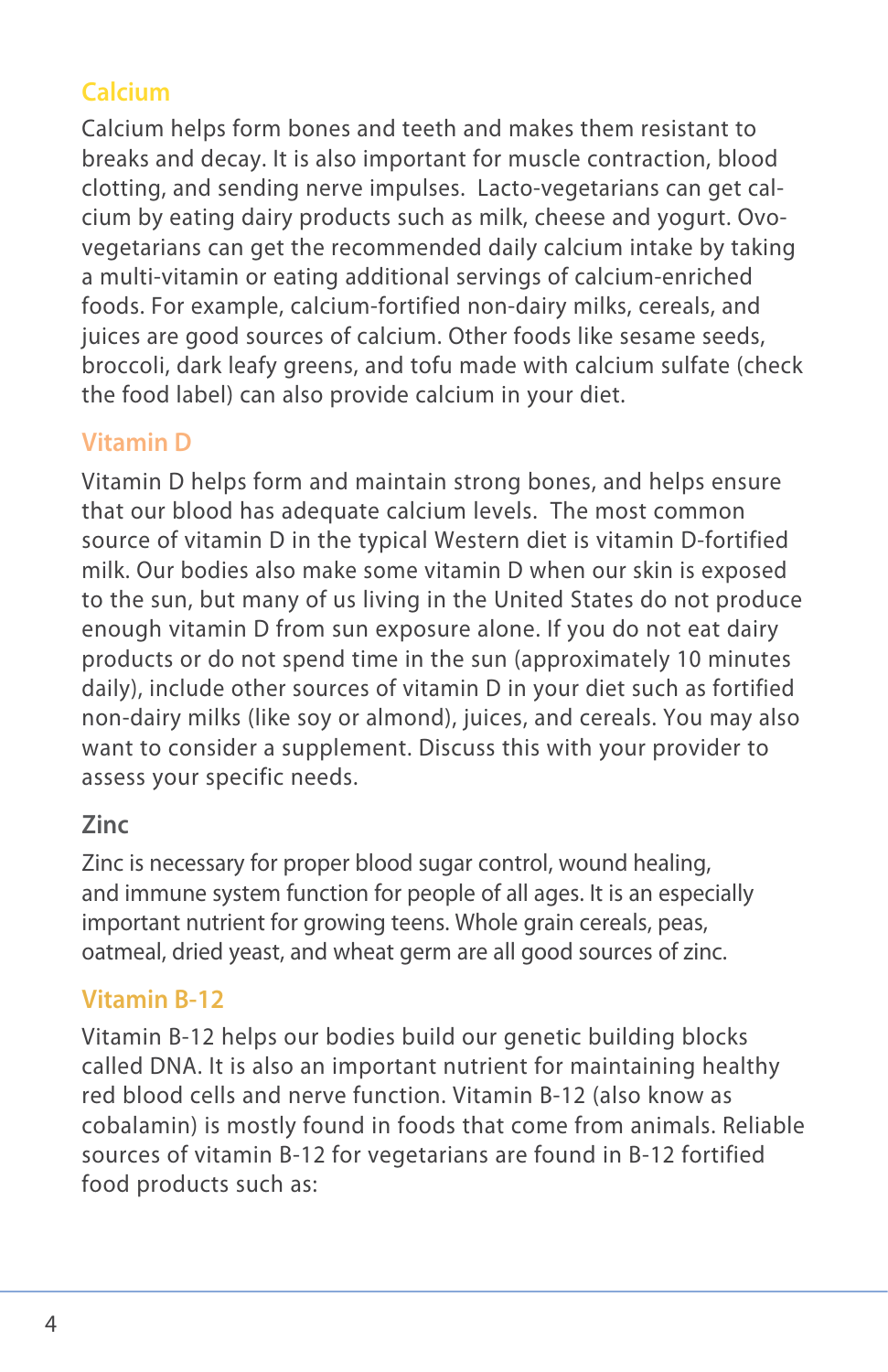- • eggs
- dairy
- ready-to-eat cereals (check the food label; amounts will vary)
- • nutritional yeast, specifically the brand *Red Star Vegetarian Support Formula*
- some meat substitutes
- some sov and rice milks

Getting too little B-12 can lead to a serious type of anemia. Since it may be difficult to get enough vitamin B-12 from food sources, you may want to consider using a B-12 supplement. Discuss your options with your provider or request a referral to a Registered Dietitian.

# An additional consideration:

As we age, vegetarians and non-vegetarians alike, our bodies lose the ability to absorb B-12. Because of this, your provider may recommend a vitamin B-12 supplement (either in the form of direct supplementation via injection or tabs that dissolve under your tongue) if you are 50 years or older. Discuss these options with your provider.

# Food sources of important nutrients

# Recommended nutrient amounts and examples of vegetarian sources

The next few pages provide useful information about the approximate recommended daily amounts (RDA)<sup>1</sup> for men and women for protein, iron, calcium, vitamin D, zinc, and vitamin B-12. You will find a small sample of foods in each category to give you meal planning ideas.<sup>2</sup> Please note that these are not extensive lists. The nutritional content of vegetarian foods can vary greatly by brand. Be sure to read the food labels for specific nutrition information. You may want to refer to the resources listed in the back of this brochure for additional meal planning guidance.

2 From the USDA Nutrient Database, 2007.

<sup>&</sup>lt;sup>1</sup> From the Dietary Reference Intakes (DRIs), National Academy of Sciences, 2002, unless otherwise indicated.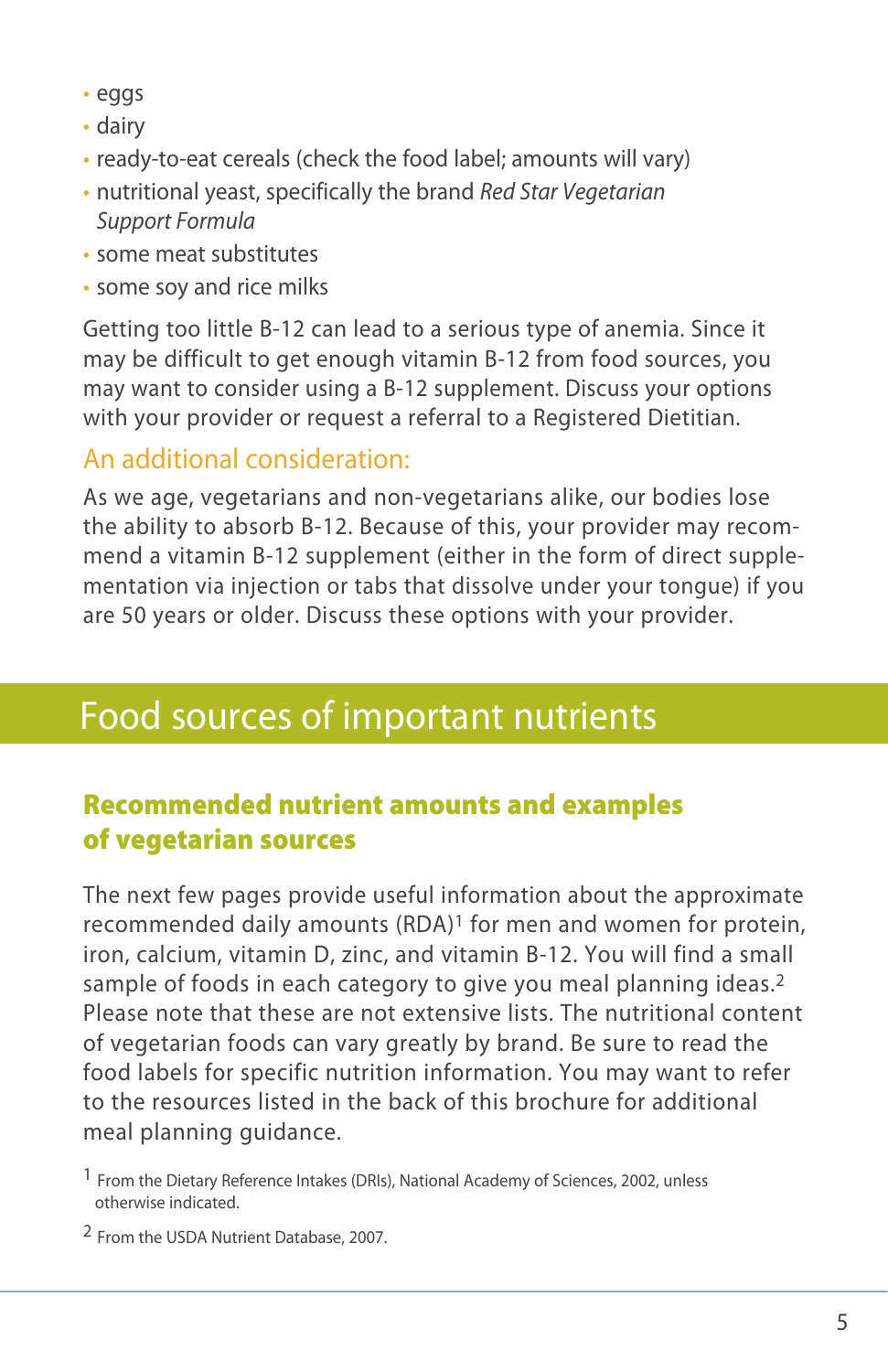# Daily recommended amount of protein

|                           | grams per day |        |
|---------------------------|---------------|--------|
| age                       | male          | female |
| $1 - 3$                   | 13            | 13     |
| $4 - 8$                   | 19            | 19     |
| $9 - 13$                  | 34            | 34     |
| 14-18                     | 52            | 46     |
| 19 and older              | 56            | 46     |
| pregnant or breastfeeding |               | 71     |

| <b>SOURCES</b>           | <b>QUANTITY</b>   | <b>GRAMS PROTEIN</b> |
|--------------------------|-------------------|----------------------|
| dairy products:          |                   |                      |
| ricotta, part skim       | 1 cup             | 28                   |
| cottage cheese           | 1 cup             | 26                   |
| yogurt, plain            | 8 oz.             | 13                   |
| milk, low-fat            | 1 cup             | 8                    |
| cheese, swiss, provolone | 1 oz.             | $\overline{7}$       |
| egg                      | 1 large           | 6                    |
| grains:                  |                   |                      |
| quinoa, cooked           | 1 cup             | 8                    |
| couscous, cooked         | 1 cup             | 6                    |
| brown rice, cooked       | 1 cup             | 5                    |
| cereals, ready to eat    | $\frac{1}{2}$ cup | 5                    |
| white rice, cooked       | 1 cup             | $\overline{4}$       |
| buckwheat pancakes       | 1 oz.             | 3                    |
| nuts and legumes:        |                   |                      |
| soy nuts, roasted        | 1/4 cup           | 19                   |
| peanut butter            | 2 tbsp.           | 9                    |
| edamame, frozen/prepared | $\frac{1}{2}$ cup | 8                    |
| lentils                  | $\frac{1}{2}$ cup | $7 - 11$             |
| kidney beans             | $\frac{1}{2}$ cup | 7                    |
| hummus (chickpeas)       | $\frac{1}{2}$ cup | 6                    |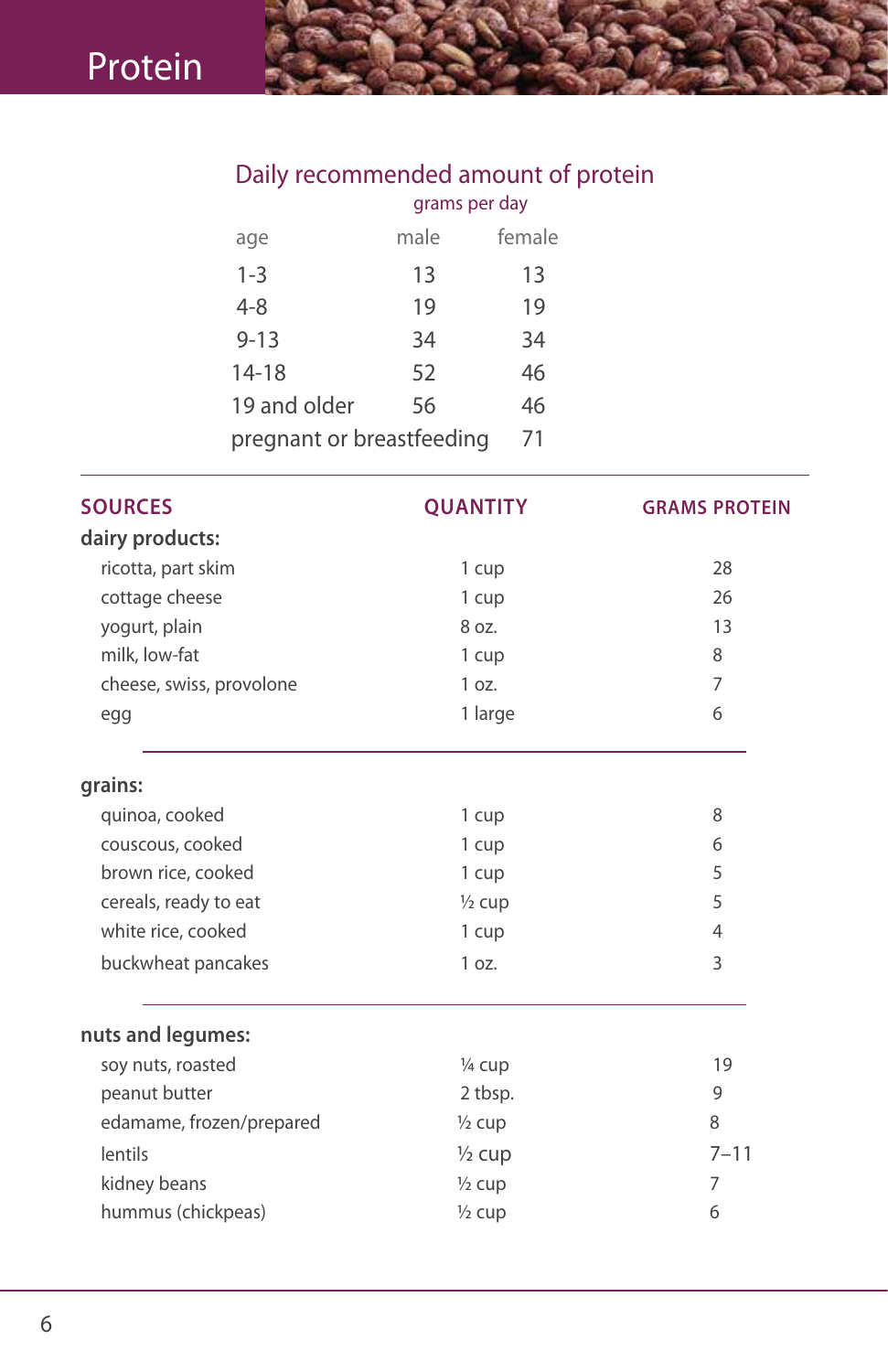# Protein

| <b>SOURCES</b>               | <b>QUANTITY</b>   | <b>GRAMS PROTEIN</b> |
|------------------------------|-------------------|----------------------|
| peanuts                      | 1 oz.             | 6                    |
| sunflower seeds              | 1 oz.             | 6                    |
| almonds                      | 1 oz.             | 6                    |
| pistachios                   | 1 oz.             | 6                    |
| walnuts                      | 1 oz.             | 7                    |
| meat substitutes:            |                   |                      |
| tofu, raw, firm <sup>1</sup> | $\frac{1}{2}$ cup | 20                   |
| tempeh, raw or cooked        | $\frac{1}{2}$ cup | 20                   |
| meatless burger              | 1 patty           | $4 - 18$             |
| "chicken" nuggets            | 5 pieces          | 14                   |
| soy burger                   | 1 patty           | $10 - 12$            |
| tofu, raw, soft              | $\frac{1}{2}$ cup | 10                   |
| veggie hot dog               | 1 each            | 10                   |
| turkey substitute            | 2 slices          | 10                   |
| veggie burger                | 1 patty           | 10                   |
| veggie sausage               | 1 link            | 6                    |
| other:                       |                   |                      |
| miso                         | $\frac{1}{2}$ cup | 16                   |
| natto                        | $\frac{1}{2}$ cup | 15                   |
| egg substitute, liquid       | $\frac{1}{2}$ cup | 14                   |
| brewer's yeast               | 1 oz.             | 11                   |
| soy beans, caked<br>11       | $\frac{1}{2}$ cup |                      |
| soy milk, plain              | 8 oz.             | 10                   |

<sup>1</sup>Tofu manufacturers use a variety of descriptions (such as soft, firm, or extra firm) to describe the consistency of their product. There is no standard definition for these descriptions. Manufacturers use either magnesium chloride (nigari), calcium sulfate, or both in different quantities to create the protein. Because of this, the amount of calcium and magnesium in tofu will vary. For the specific nutrient amounts, check the food label on all tofu products.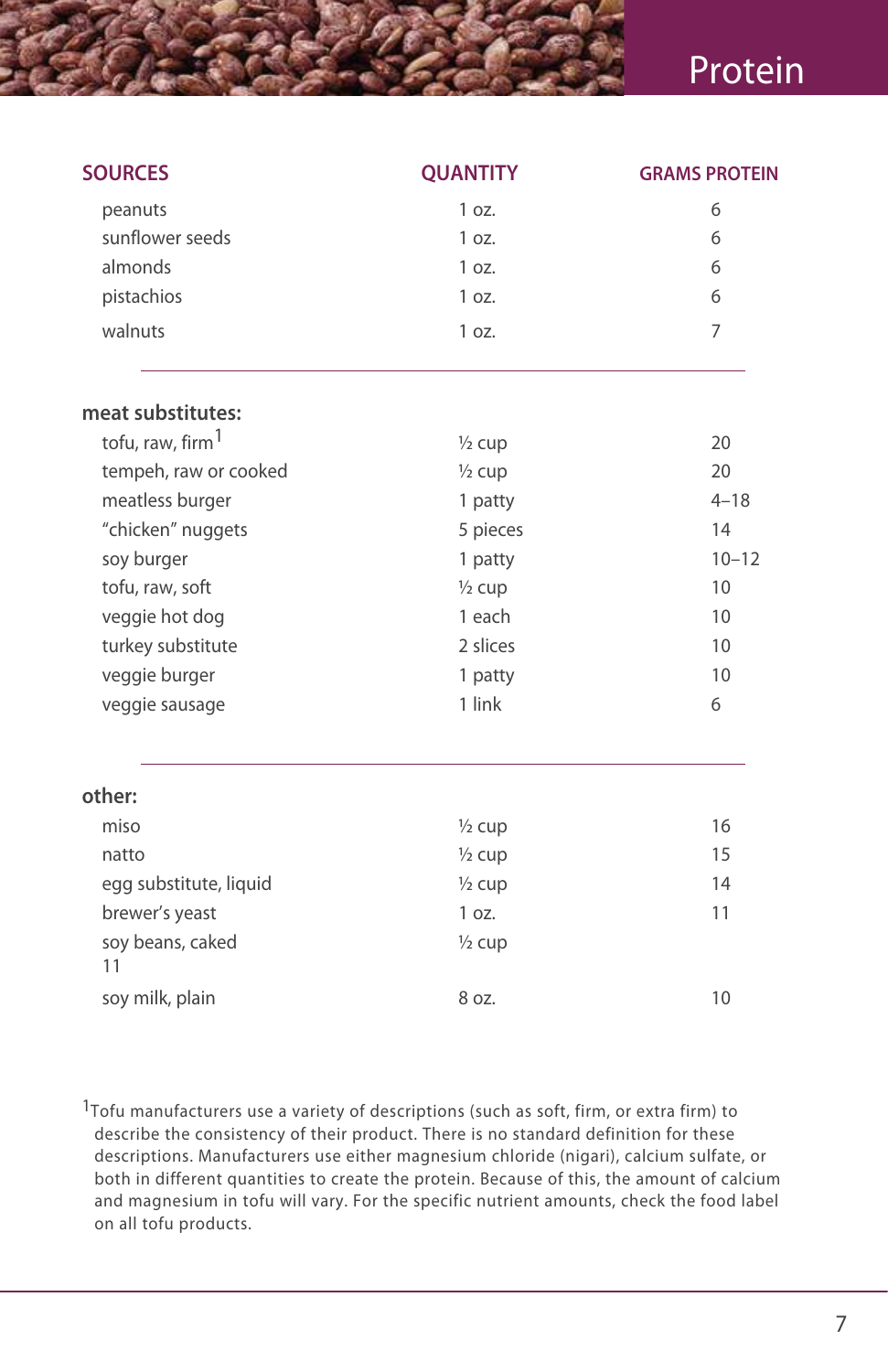#### **Daily recommended amount of iron**

|                             |      | milligrams (mgs) per day |
|-----------------------------|------|--------------------------|
| age                         | male | female                   |
| $1 - 3$                     | 7    |                          |
| $4 - 8$                     | 10   | 10                       |
| $9 - 13$                    | 8    | 8                        |
| $14 - 18$                   | 12   | 15                       |
| 19-50                       | 8    | 18                       |
| 51 and older                | 8    | 8                        |
| breastfeeding (14-18)       |      | 10                       |
| breastfeeding (19 or older) |      | 9                        |

| <b>SOURCES</b>                          | <b>QUANTITY</b>   | <b>MILLIGRAMS (mgs)</b><br><b>IRON</b> |
|-----------------------------------------|-------------------|----------------------------------------|
| fortified instant cereals (varies)      | 1 packet          | $4.9 - 8.1$                            |
| tofu                                    | $\frac{1}{2}$ cup | 6.7                                    |
| lentils                                 | 1 cup             | 6.6                                    |
| spinach, cooked                         | 1 cup             | 6.4                                    |
| sunflower seeds, roasted                | 3.5 oz.           | 6.0                                    |
| beans, cooked (black, chickpea, kidney) | 1 cup             | $3.0 - 5.0$                            |
| seeds, sesame and pumpkin               | 1 oz.             | 4.2                                    |
| chard, cooked                           | 1 cup             | 4.0                                    |
| oatmeal, instant                        | 1 packet          | 3.8                                    |
| soy nuts, roasted                       | $\frac{1}{2}$ cup | 3.4                                    |
| potato, baked                           | 1 medium sized    | 2.8                                    |
| green peas, cooked                      | 1 cup             | 2.5                                    |
| tempeh                                  | $\frac{1}{2}$ cup | 2.0                                    |
| brussels sprouts, cooked                | 8 sprouts         | 1.9                                    |
| edamame, frozen/prepared                | $\frac{1}{2}$ cup | 1.8                                    |
| cashews, dry roasted                    | 1 oz.             | 1.7                                    |
| quinoa, cooked                          | $\frac{1}{2}$ cup | 1.4                                    |
| butternut squash, cooked                | 1 cup             | 1.2                                    |
| kale, cooked                            | 1 cup             | 1.2                                    |
| prunes, dried                           | 5 pieces          | 1.1                                    |
| raisins                                 | $1/3$ cup         | 1.0                                    |
|                                         |                   |                                        |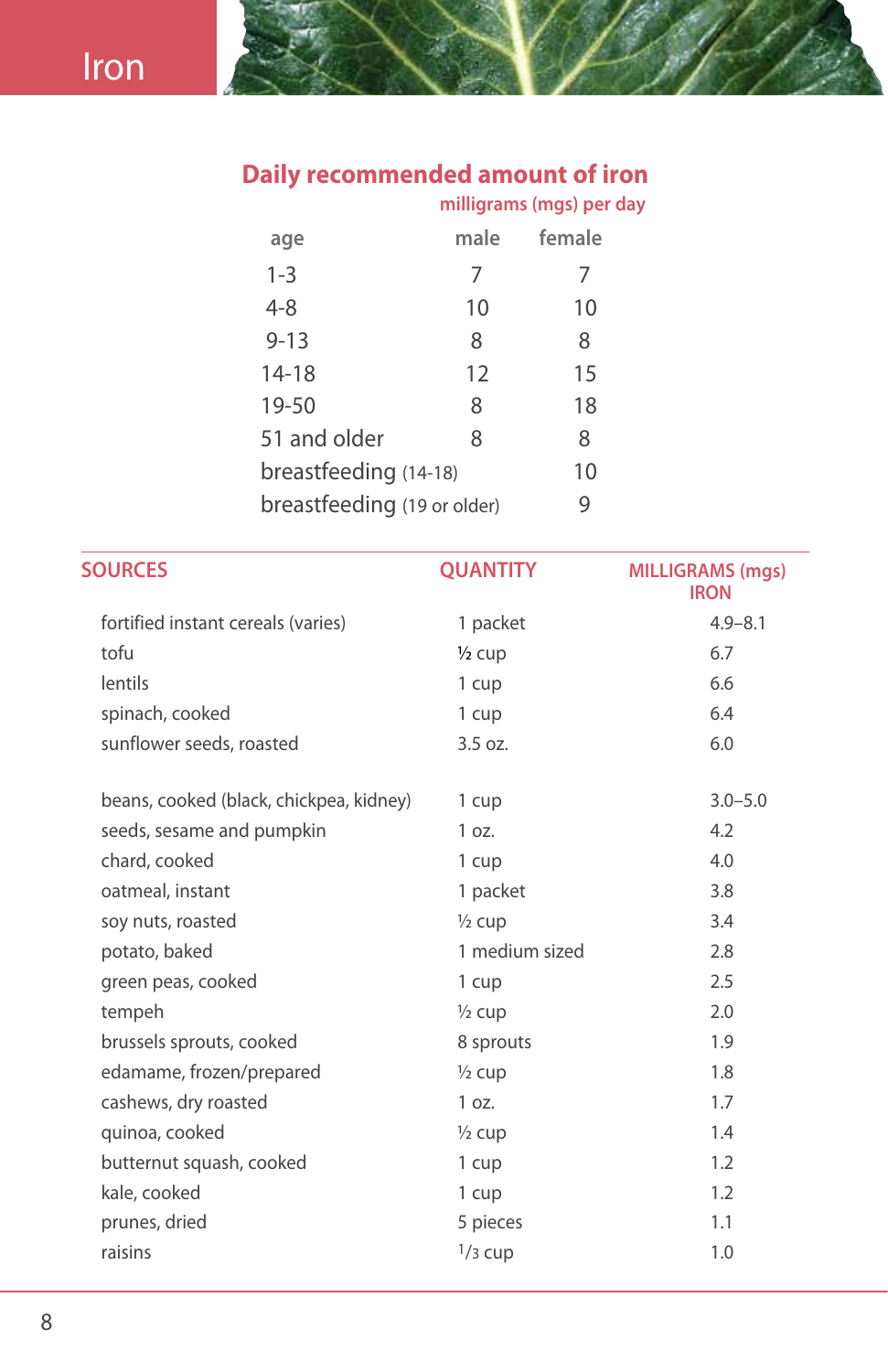# **Daily recommended amount of calcium**

**milligrams (mgs) per day**

| age          | male and female |
|--------------|-----------------|
| $1 - 3$      | 500             |
| 4-8          | 800             |
| $9 - 18$     | 1300            |
| 19-50        | 1000            |
| 51 and older | 1200            |

| <b>SOURCES</b>                   | <b>QUANTITY</b>   | <b>MILLIGRAMS (mgs)</b><br><b>CALCIUM</b> |
|----------------------------------|-------------------|-------------------------------------------|
| nonfat yogurt                    | 1 cup             | 452                                       |
| lowfat yogurt                    | 1 cup             | 415                                       |
| milk powder, milk                | $1/4$ Cup         | 377                                       |
| collard greens, cooked           | 1 cup             | 358                                       |
| nonfat milk                      | 1 cup             | 302                                       |
| soy or rice milk, fortified      | 1 cup             | 300                                       |
| lowfat milk                      | 1 cup             | 297                                       |
| sesame seeds, roasted            | 1 ounce           | 281                                       |
| blackstrap molasses              | 2 tbsp            | 274                                       |
| tofu, firm, made with calcium    | $\frac{1}{2}$ cup | 258                                       |
| spinach, boiled                  | $\frac{1}{2}$ cup | 245                                       |
| Swiss cheese                     | 1 ounce           | 224                                       |
| orange juice (calcium fortified) | 1 cup             | 200-350                                   |
| kale, cooked                     | 1 cup             | 180                                       |
| soybeans, cooked                 | 1 cup             | 175                                       |
| bok choy, cooked                 | 1 cup             | 150                                       |
| mustard greens, cooked           | 1 cup             | $100 - 150$                               |
| American cheese                  | 1 slice or 3/4 oz | 144                                       |
| parmesan cheese, grated          | 2 tbsp            | 138                                       |
| tahini (sesame butter)           | 2 tbsp            | 128                                       |
| tempeh                           | $\frac{1}{2}$ cup | 96                                        |
| lowfat frozen yogurt             | $\frac{1}{2}$ cup | 90                                        |
| cottage cheese, low-fat          | $\frac{1}{2}$ cup | 69                                        |
| broccoli, cooked                 | 1 cup             | 62                                        |
| edamame, frozen/prepared         | $\frac{1}{2}$ cup | 16                                        |
| quinoa, cooked                   | $\frac{1}{2}$ cup | 16                                        |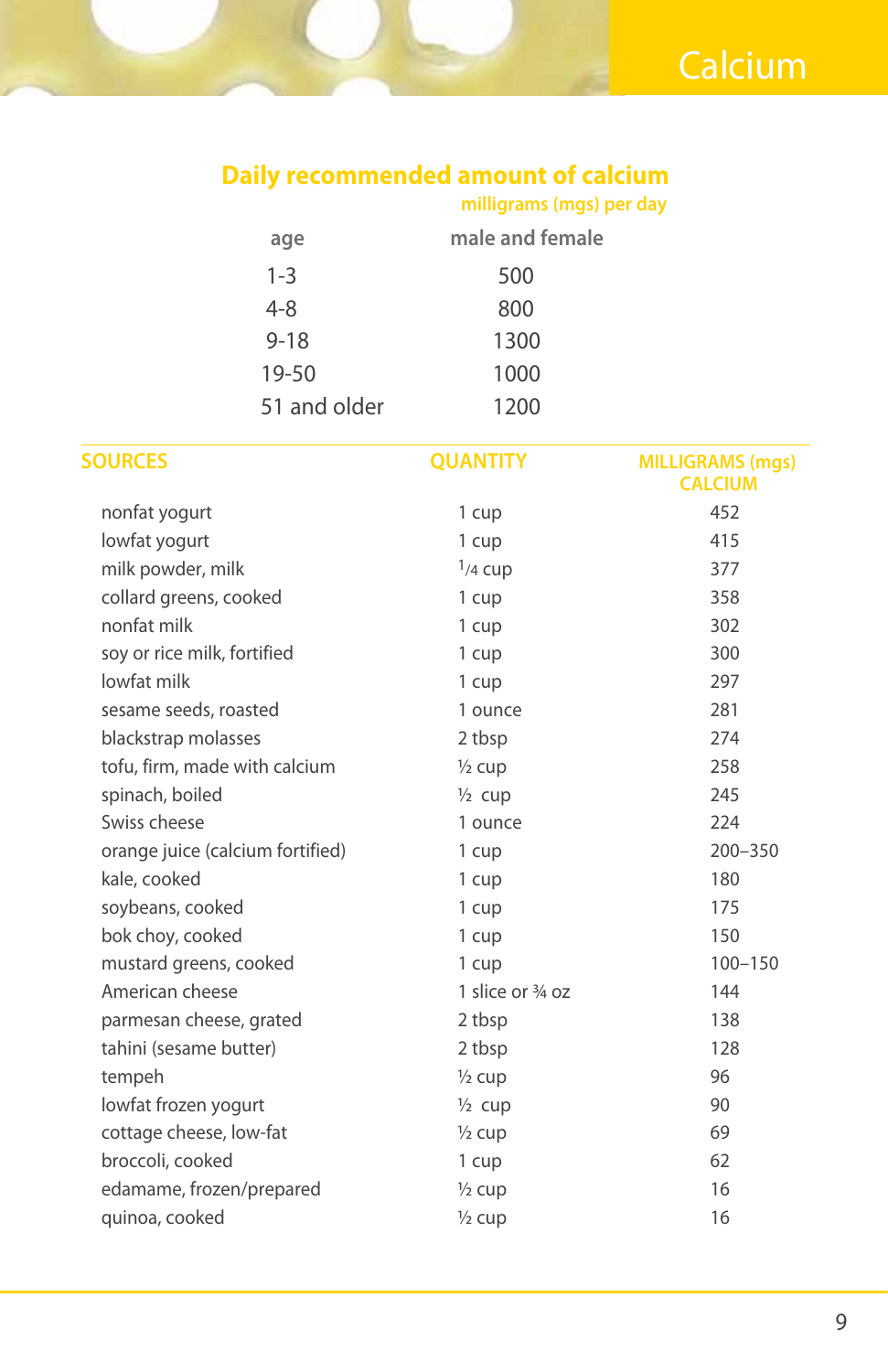# Vitamin D

#### **Daily recommended amount of vitamin D International Units (IUs) per day**

| age                          | male and female |
|------------------------------|-----------------|
| $1 - 18$                     | 400             |
| $19 - 70$                    | 400-800         |
| 71 and older                 | 600             |
| pregnant or<br>breastfeeding | 400             |

Source: Dietary Reference Intakes (DRIs): Recommended Intakes for Individuals, Vitamins, Food and Nutrition Board, Institute of Medicine, National Academy of Science, 2004.

| <b>SOURCES</b>                             | <b>QUANTITY</b> | IUs<br>VITAMIN D |
|--------------------------------------------|-----------------|------------------|
| orange juice, vitamin D fortified          | 1 cup           | 100              |
| milk, vitamin D fortified                  | 1 cup           | 100              |
| soy milk or rice milk, vitamin D fortified | 1 cup           | 100              |
| yogurt, lowfat, vitamin D fortified        | 6 oz            | 80               |
| margarine, vitamin D fortified             | 1 tbsp          | 60               |
| ready-to-eat cereals, vitamin D fortified  | 1 cup           | $40 - 50$        |
| egg (vitamin D is found in egg yolk)       | 1 large egg     | 26               |
|                                            |                 |                  |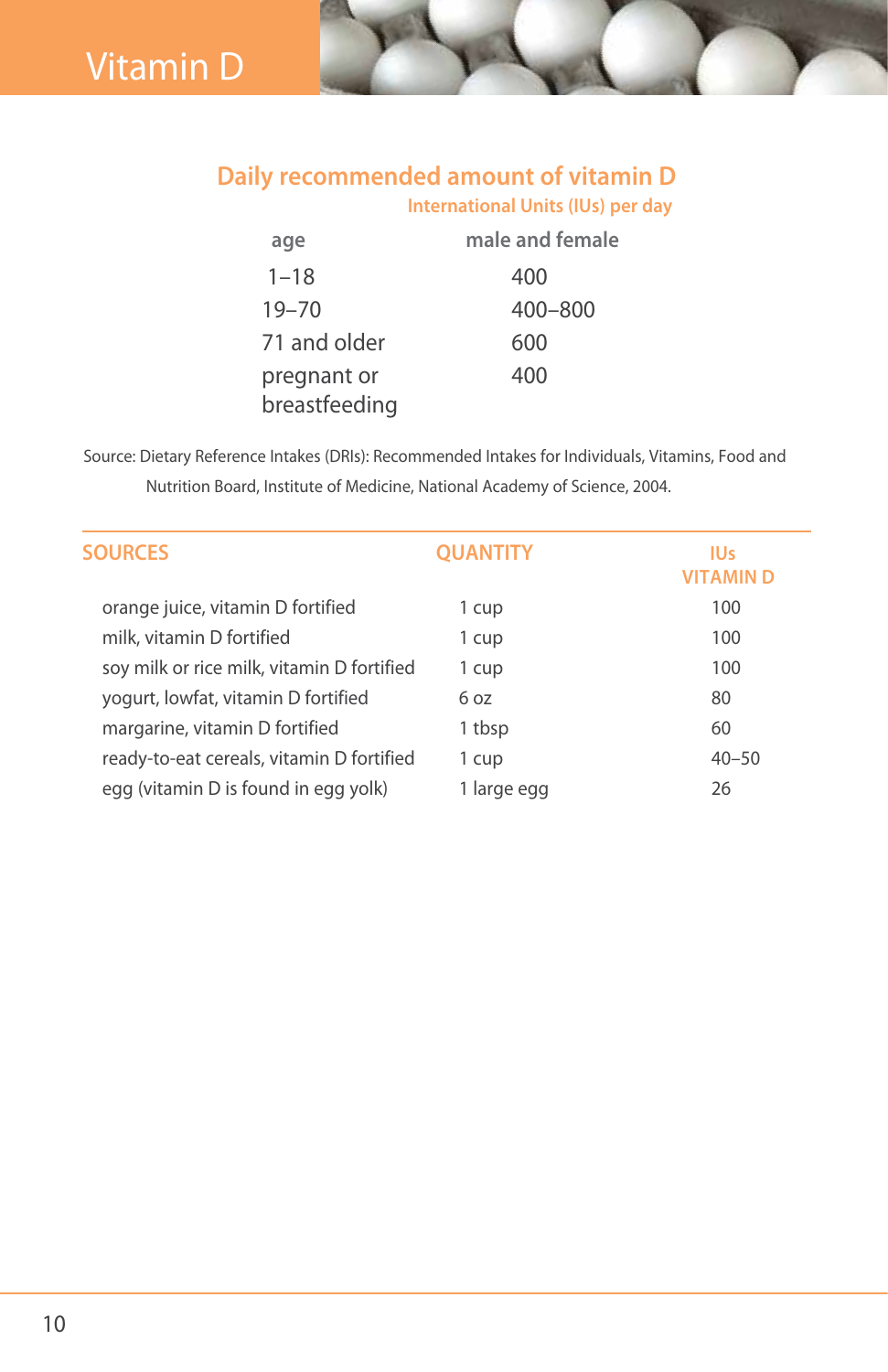#### **Daily recommended amount of zinc**

|                             |      | milligrams (mgs) per day |
|-----------------------------|------|--------------------------|
| age                         | male | female                   |
| $1 - 3$                     | 3    | 3                        |
| $4 - 8$                     | 5    | 5                        |
| $9 - 13$                    | 8    | 8                        |
| 14-18                       | 11   | 9                        |
| 19 and older                | 11   | 8                        |
| pregnant (14-18)            |      | 12                       |
| pregnant (19 or older) 11   |      |                          |
| breastfeeding (14-18) 13    |      |                          |
| breastfeeding (19 or older) |      | 12                       |
|                             |      |                          |

| <b>SOURCES</b>                             | <b>QUANTITY</b>          | <b>MILLIGRAMS</b> (mgs)<br><b>ZINC</b> |
|--------------------------------------------|--------------------------|----------------------------------------|
| cereals, ready-to-eat                      | 1 to $1\frac{1}{3}$ cups | 15.00                                  |
| (varies – check the food label)            |                          |                                        |
| soynuts, roasted                           | 1 cup                    | 8.0                                    |
| pearl barley, raw                          | 1 cup                    | 4.3                                    |
| wheat germ, raw or crude                   | 1/4 cup                  | 3.5                                    |
| ricotta cheese, part skim milk             | 1 cup                    | 3.3                                    |
| wild rice, cooked                          | 1 cup                    | 2.2                                    |
| nonfat yogurt, plain                       | 1 cup                    | 2.2                                    |
| pumpkin seeds, roasted with salt           | 1 oz. (142 seeds)        | 2.1                                    |
| bulgur, dry                                | 1 cup                    | 2.7                                    |
| wild rice, cooked                          | 1 cup                    | 2.2                                    |
| quinoa, cooked                             | 1 cup                    | 2.0                                    |
| beans (chickpeas, lentils, kidney), cooked | 1 cup                    | $1.8 - 2.5$                            |
| nuts: pine, brazil, cashews, pecans        | 1 oz.                    | $1.3 - 1.8$                            |
| miso, prepared                             | 1 cup                    | 1.8                                    |
| tempeh                                     | $\frac{1}{2}$ cup        | 1.6                                    |
| sunflower seeds, dry roasted               | 1 oz.                    | 1.5                                    |
| long-grain brown rice, cooked              | 1 cup                    | 1.2                                    |
| spinach, boiled                            | 1 cup                    | 1.4                                    |
| quinoa, cooked                             | $\frac{1}{2}$ cup        | 1.0                                    |
| edamame, frozen/prepared                   | $\frac{1}{2}$ cup        | 1.1                                    |
| tahini                                     | 1 tbsp                   | 0.7                                    |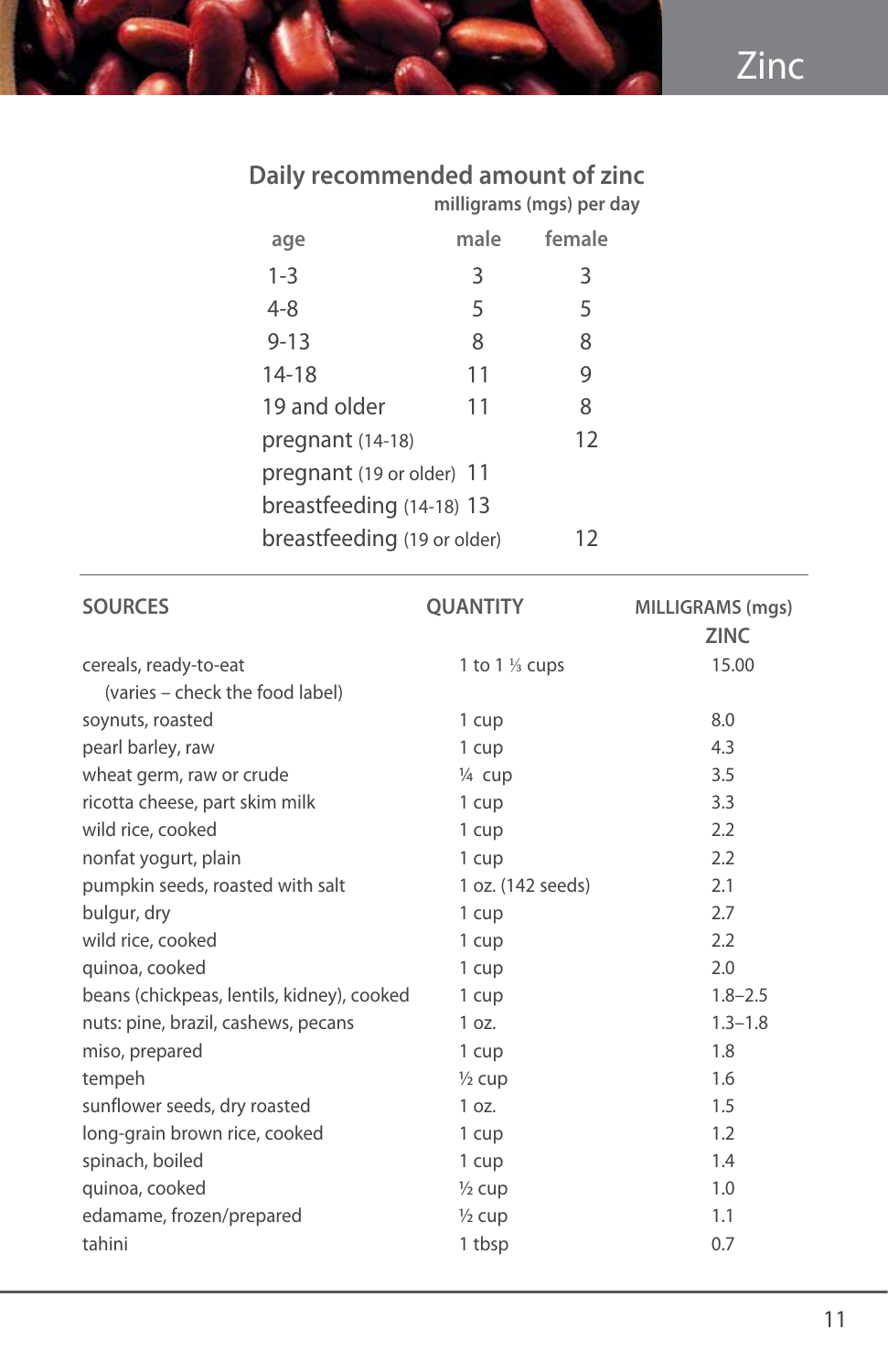# **Daily recommended amount of vitamin B-12**

|                           | micrograms (mcgs) per day |
|---------------------------|---------------------------|
| age                       | male and female           |
| $1 - 3$                   | 0.9                       |
| $4 - 8$                   | 1.2                       |
| $9 - 13$                  | 1.8                       |
| 14 and older              | 2.4                       |
| pregnant<br>breastfeeding | 2.6<br>2.8                |
|                           |                           |

Source: USDA National Nutrient Database for Standard Reference, Release 20.

| <b>SOURCES</b>                                                               | <b>QUANTITY</b>         | <b>MICROGRAMS</b> (mcgs)<br><b>VITAMIN B-12</b> |
|------------------------------------------------------------------------------|-------------------------|-------------------------------------------------|
| soy protein burger crumbles<br>(varies – check food label)                   | 1 cup                   | 10                                              |
| cereals, ready-to-eat, vitamin B-12<br>fortified (varies – check food label) | $1 - 1 \frac{1}{3}$ cup | 6                                               |
| nutritional yeast, Red Star Vegetarian<br>Support Formula                    | $1\frac{1}{2}$ tbsp     | 8                                               |
| yogurt, plain, non-fat                                                       | 8 oz.                   | 1.4                                             |
| milk, non-fat                                                                | 1 cup                   | 1.3                                             |
| fortified soy and rice milks<br>(varies – check food label)                  | 1 cup                   | $1 - 3$                                         |
| egg substitute, frozen                                                       | 1 cup                   | .8                                              |
| egg substitute, liquid                                                       | 1 cup                   | .8                                              |
| egg                                                                          | 1 large                 | .7                                              |
|                                                                              |                         |                                                 |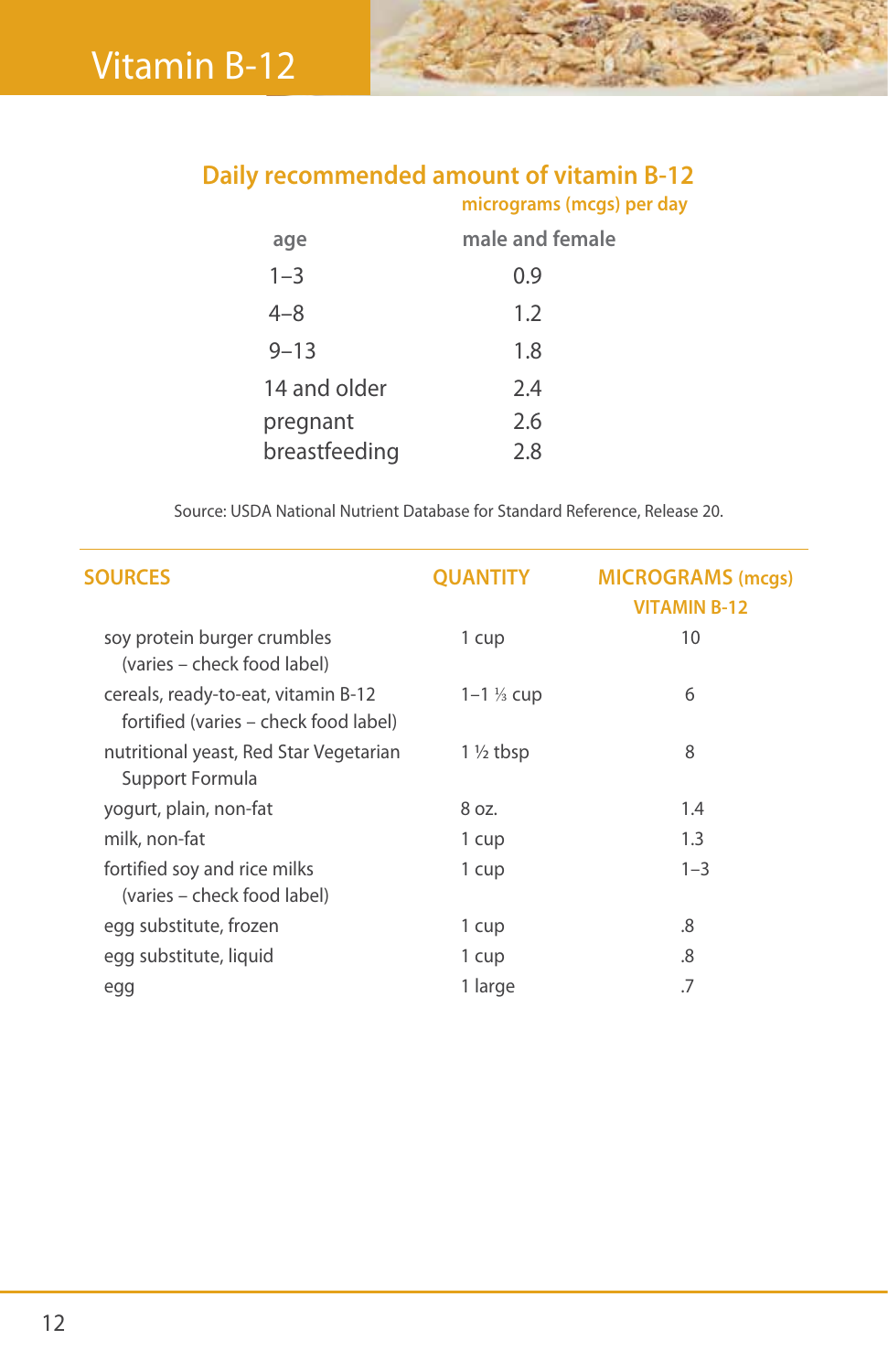

By planning ahead, you can meet the recommended daily allowance of nutrients through a variety of foods. To help you get started, here is a guide for how many servings of the different food groups you need each day. For additional information and help with meal planning, ask your provider for a referral to a Registered Dietitian.

### **LACTO-VEGETARIAN or LACTO-OVO VEGETARIAN DIET Grains:** 6 or more servings/day

1 slice whole grain bread 1 tablespoon wheat germ ¼ cup quinoa, cooked  $3/4$  cup cereal, dry

 $1/3$  cup brown rice, cooked  $1$  whole wheat or corn tortilla  $1/3$  cup cooked whole wheat or enriched pasta

**Fruits and vegetables: total of 6 or more servings/day** 

(1 serving equals: ½ cup cooked, 1 cup raw, or 1 medium fruit)

Include servings from these categories of fruits and vegetables:

#### **High in vitamin C**: 2 or more servings. Examples:

| bok choy               | red and green pepper | orange juice |
|------------------------|----------------------|--------------|
| broccoli               | kiwi                 | raw cabbage  |
| <b>Brussel sprouts</b> | mango                | red pepper   |
| cantaloupe             | papaya               | strawberries |
| grapefruit             | oranges              | tomatoes     |

#### **Dark leafy greens and orange vegetables**: 2 or more servings. Examples:

| Romaine lettuce, raw             |
|----------------------------------|
| red leaf lettuce                 |
| spinach, boiled without salt     |
| sweet potato, baked without salt |
| watercress                       |
| winter squash                    |
| yams                             |
|                                  |

#### **Dairy**: 2–4 servings. Examples:

| 1 cup milk                    | 1 cup fortified soy milk, rice milk or |
|-------------------------------|----------------------------------------|
| ¾ cup yogurt                  | other non-dairy milk                   |
| $1/2$ cup cottage cheese      |                                        |
| 1 $\frac{1}{2}$ ounces cheese |                                        |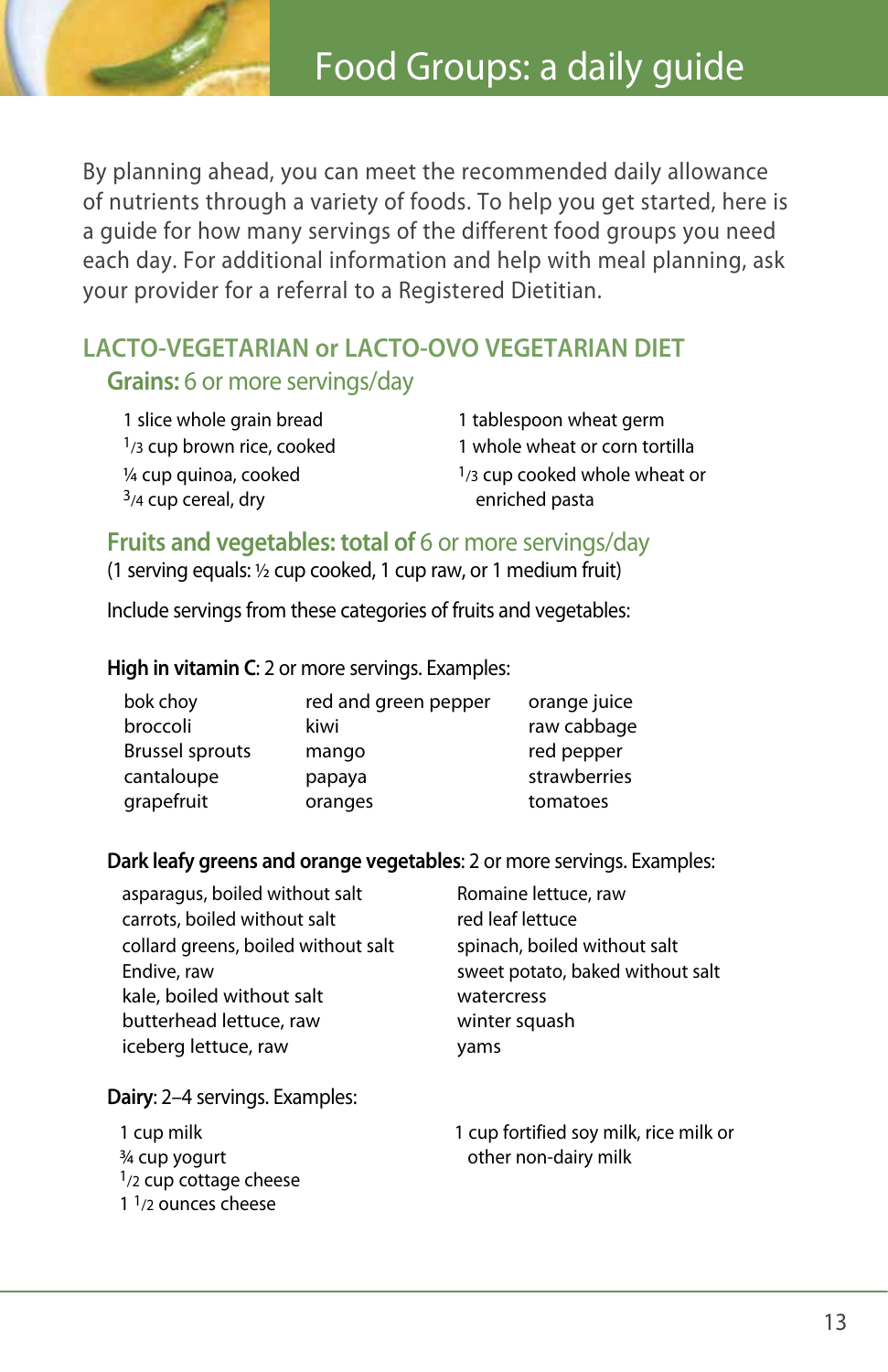

# Food Groups: a daily guide *(cont'd)*

#### **Protein**: 4 or more servings

<sup>1/4</sup> cup quinoa 1 egg  $\frac{1}{2}$  cup beans, peas, or lentils  $\frac{1}{4}$  cup egg substitute ½ cup tofu or other soy products ½ cup tempeh

2 ½ tablespoons nut butter

#### **Fats and oils**: 2 servings

1 tbsp olive, canola oil or flaxseed oil 1 tbsp mayonnaise

1 ounce nuts (peanuts, cashews, almonds, etc.)  $\frac{1}{2}$  cup seitan (wheat gluten) 1 ounce seeds (sunflower, etc.)

1-2 tbsp oil-based salad dressing 1 tbsp trans-fat free margarine

#### **OVO-VEGETARIAN DIET Grains:** 6 or more servings/day

| 1/4 cup quinoa                        |
|---------------------------------------|
| 1 slice whole grain bread             |
| $3/4$ cup dry cereal                  |
| $1/3$ cup cooked brown rice or quinoa |

1 tablespoon wheat germ 1/3 cup cooked whole wheat or enriched pasta 1 whole wheat or corn tortilla

#### **Fruits and vegetables:** total of 9 or more servings/day

(1 serving equals: ½ cup cooked, 1 cup raw, or 1 medium fruit)

Include servings from these categories of fruits and vegetables:

**High in vitamin C**: 2 or more servings. Examples:

| bok choy               | red and green pepper | orange juice |
|------------------------|----------------------|--------------|
| broccoli               | kiwi                 | raw cabbage  |
| <b>Brussel sprouts</b> | mango                | red pepper   |
| cantaloupe             | papaya               | strawberries |
| grapefruit             | oranges              | tomatoes     |

#### **Dark leafy greens and orange vegetables:** 2 or more servings. Examples:

| asparagus        | Romaine lettuce, raw |
|------------------|----------------------|
| carrots          | spinach              |
| collard greens   | sweet potatoes       |
| Endive           | watercress           |
| kale             | winter squash        |
| red leaf lettuce | yams                 |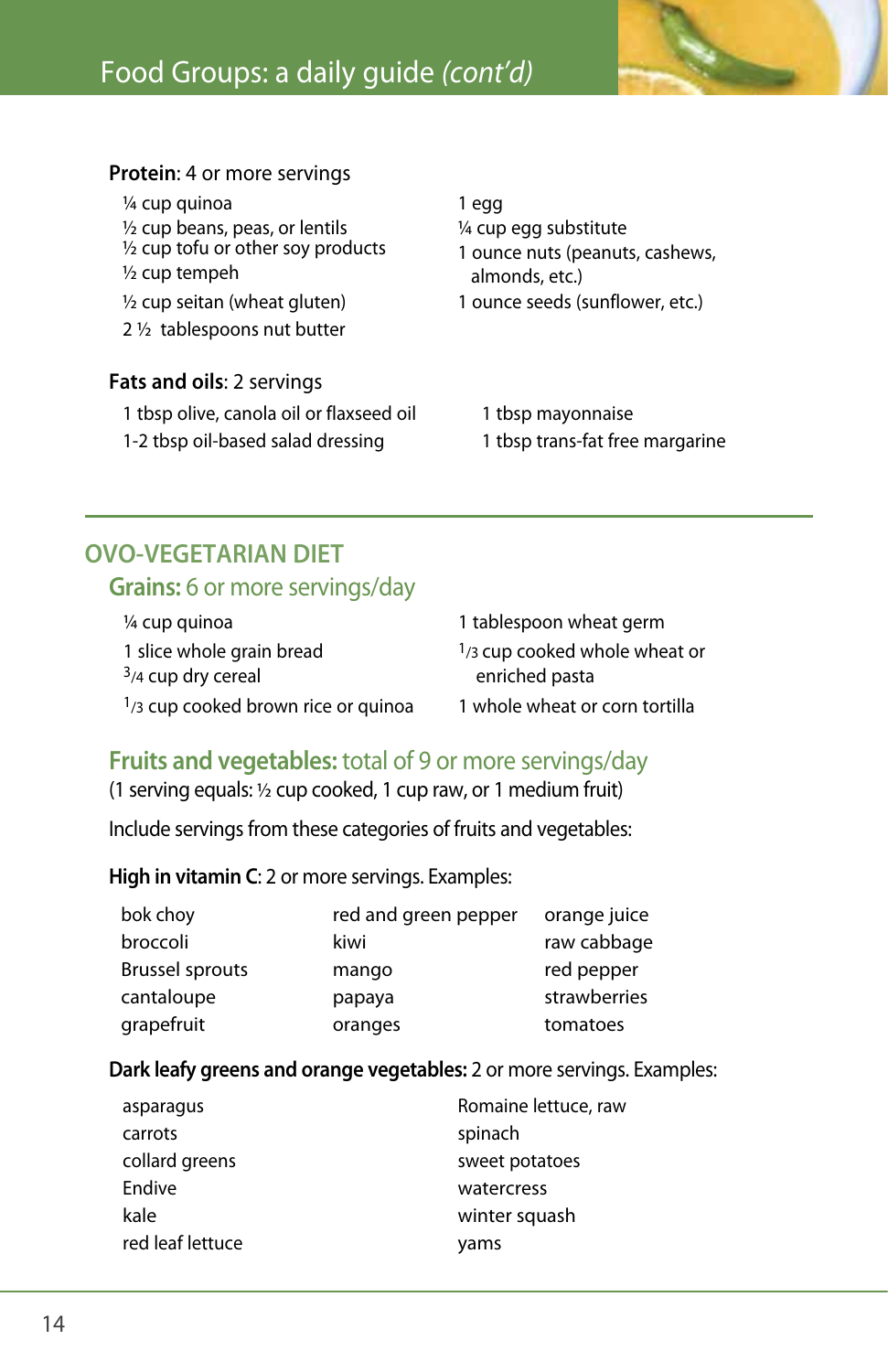

#### **Protein**: 4 or more servings

- <sup>1/4</sup> cup quinoa 1 egg
- <sup>1/2</sup> cup beans, peas, or lentils <sup>1/4</sup> cup egg substitute ½ cup tofu or other soy products
- ½ cup tempeh
- 
- $2<sup>1</sup>/2$  tbsp nut butter

#### **Fats and oils**: 2 servings

- 1 tbsp olive, canola oil or flaxseed oil 1 tbsp mayonnaise
- 1-2 tbsp oil-based salad dressing 1 tbsp trans-fat free margarine

# 1 ounce nuts (peanuts, cashews, almonds, etc.)

- ½ cup seitan (wheat gluten) 1 ounce seeds (sunflower, etc.)
	-



# **SPECIAL GUIDELINES FOR VEGANS**

Use the above guide with the following changes:

- • Increase legumes/beans to 4 or more servings each day.
- • Increase nuts and seeds to 2 or more servings each day.
- • Add one more serving of whole grains each day.
- • Be sure to include good sources of vitamin B-12, calcium, iron, and zinc.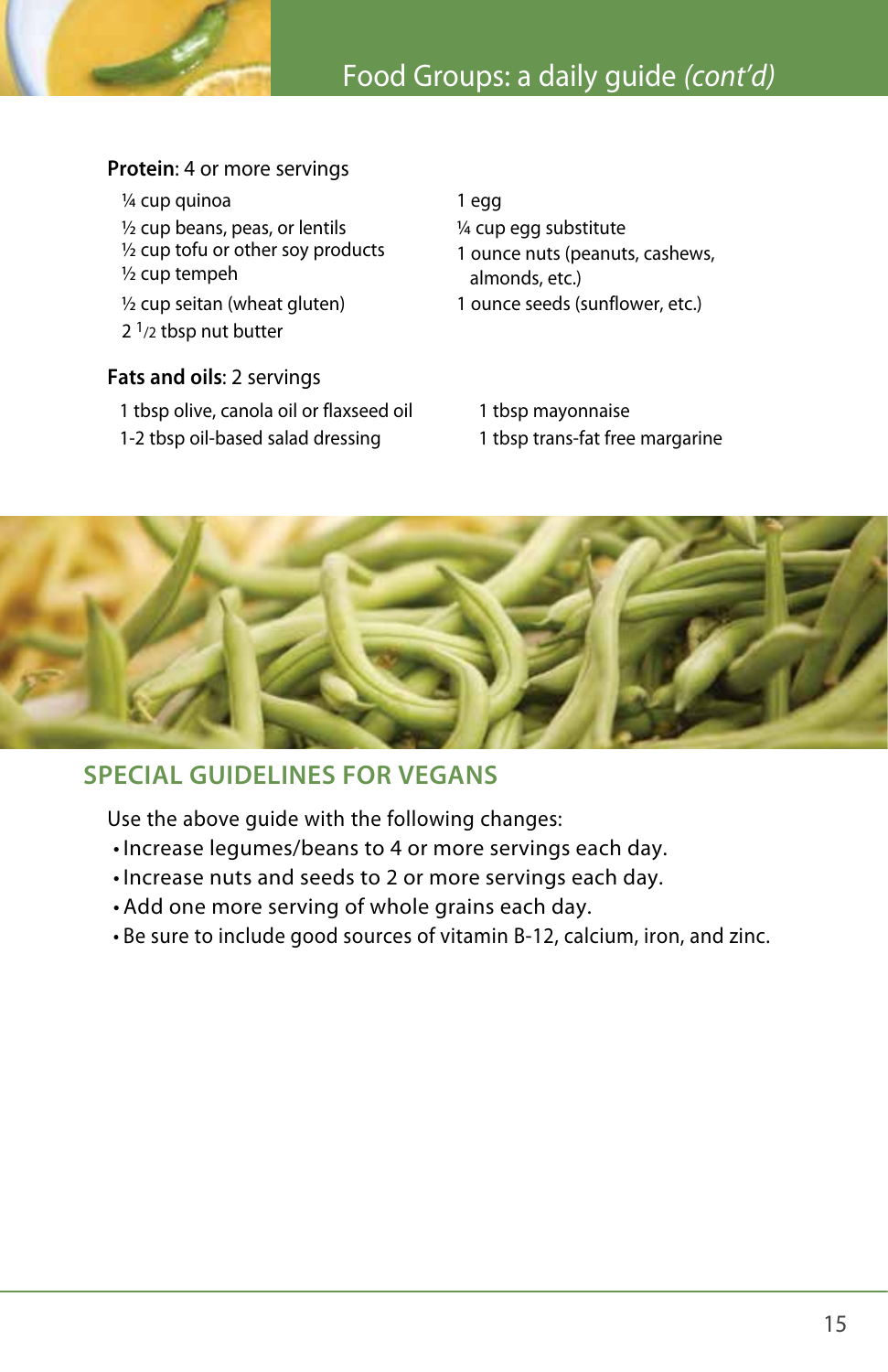#### **BOOKS**

- *1001 Low-Fat Vegetarian Recipes: Delicious, Easy-to-Make Healthy Meals for Everyone.* Sue Spitler and Linda R. Yoakam, Surrey Books, 2006.
- *Greens Cookbook*. D. Madison, Bantam Books, 2001.
- *Hope's Edge: The Next Diet for a Small Planet*. Frances M. Lappe and Anna Lappe, Tarcher / Putnam, 2003.
- *Lorna Sass' Complete Vegetarian Kitchen*: *Where Good Flavors and Good Health Meet*. Lorna J. Sass, Harper Collins Publishers, 2002.
- *Mollie Katzen's Vegetable Heaven*: *Over 200 recipes for Uncommon Soups, Tasty Bites, Side-by-Side Dishes & Too Many Desserts*. Mollie Katzen, Hyperion, 2000.
- *New Becoming Vegetarian: The Essential Guide to a Healthy Vegetarian Diet.* Vesanto Melina and Brenda Davis, 2003.
- *New Enchanted Broccoli Forest*. Mollie Katzen, Ten Speed Press, 2000.
- *Simply Vegan: Quick Vegetarian Meals.* Debra Wasserman and Reed Mangels, the Vegetarian Resource Group, 2006.
- *The Essential Vegetarian Cook*. Diana Shaw and Kathy Warriner, Crown Publishing Group, 1997.
- *The New Laurel's Kitchen: A Handbook for Vegetarian Cookery and Nutrition*. Laurel Robertson, Carol Flinders and Brian Ruppenthal, Ten Speed Press, 1986.
- *The New Moosewood Cookbook*. Mollie Katzen, Ten Speed Press, 2000.
- *Veganomicon: The Ultimate Vegan Cookbook*. Isa Chandra Moskowitz and Terry Hope Romero, Da Capo Press, 2007.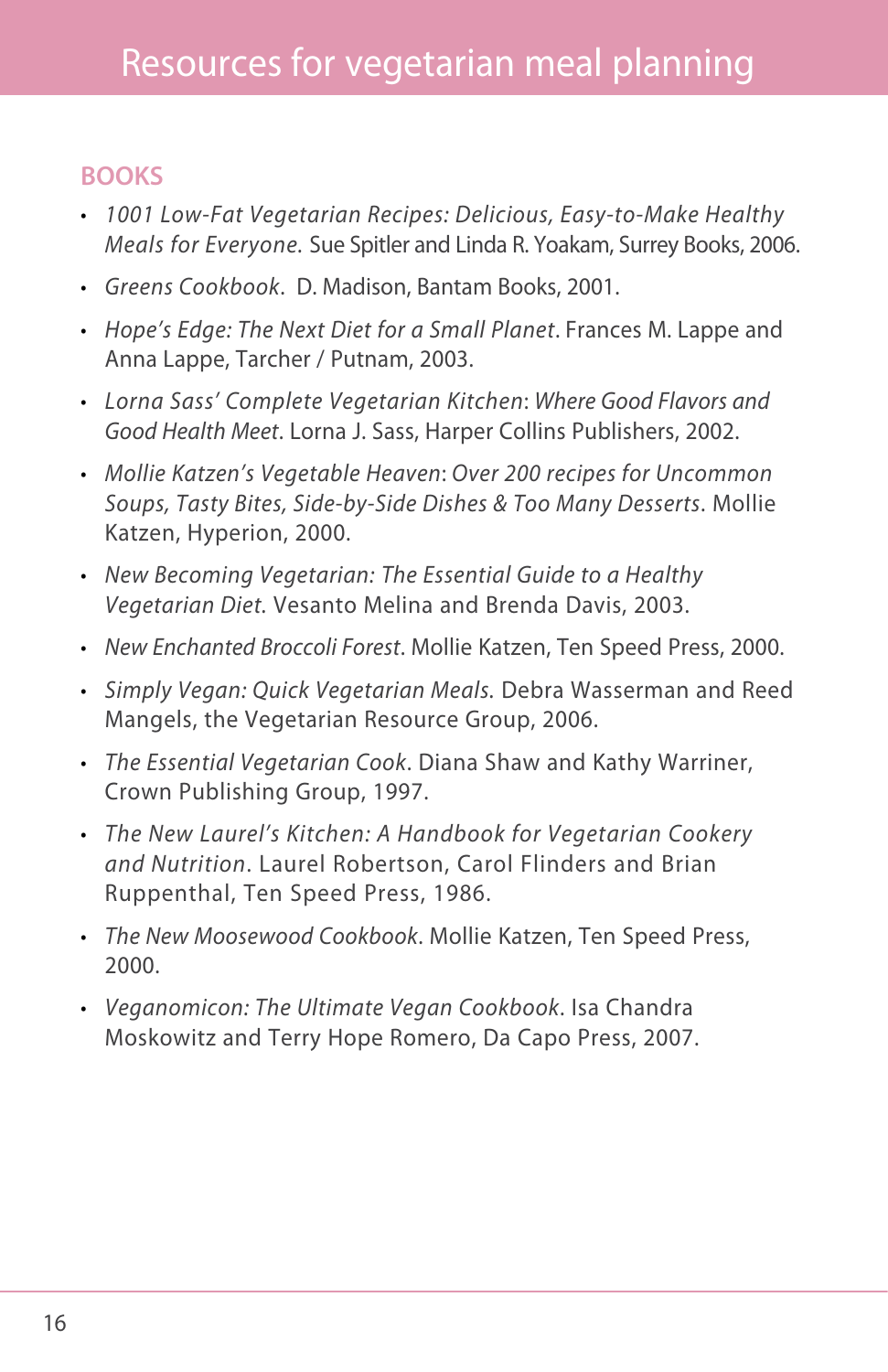# **WEB SITES**

- *National Nutrient Database for Standard Reference*. United States Department of Agriculture (USDA), Agricultural Research Service. **nal.usda.gov/fnic/foodcomp/search**
- *Protein in the Vegan Diet*. The Vegetarian Resource Group, 2006. **vrg.org/nutrition/protein**
- *Recipes for Vegetarian Meals* **recipelink.com/rcpveg1.html**
- *The Vegetarian Nutrition Resource List*. Food and Nutrition Information Center (FNIC), 2008. **nal.usda.gov/fnic/pubs/bibs/gen/vegetarian.pdf**
- *The Veggie Queen: Vegetables get the royal treatment*. Jill Nussinow, MS, RD. Vegetarian Connection Press, 2005. **theveggiequeen.com**
- *Veggie Life Magazine* **veggielife.com**
- *Vegetarian Times* **vegetariantimes.com**

# **OTHER RESOURCES**

- Connect to our Web site at **kp.org** to access health and drug encyclopedias, interactive programs, Healthy Living classes, and much more.
- Check your *Kaiser Permanente Healthwise Handbook*.
- Contact your Kaiser Permanente Health Education Center or Department for health information, Healthy Living programs, and other resources.